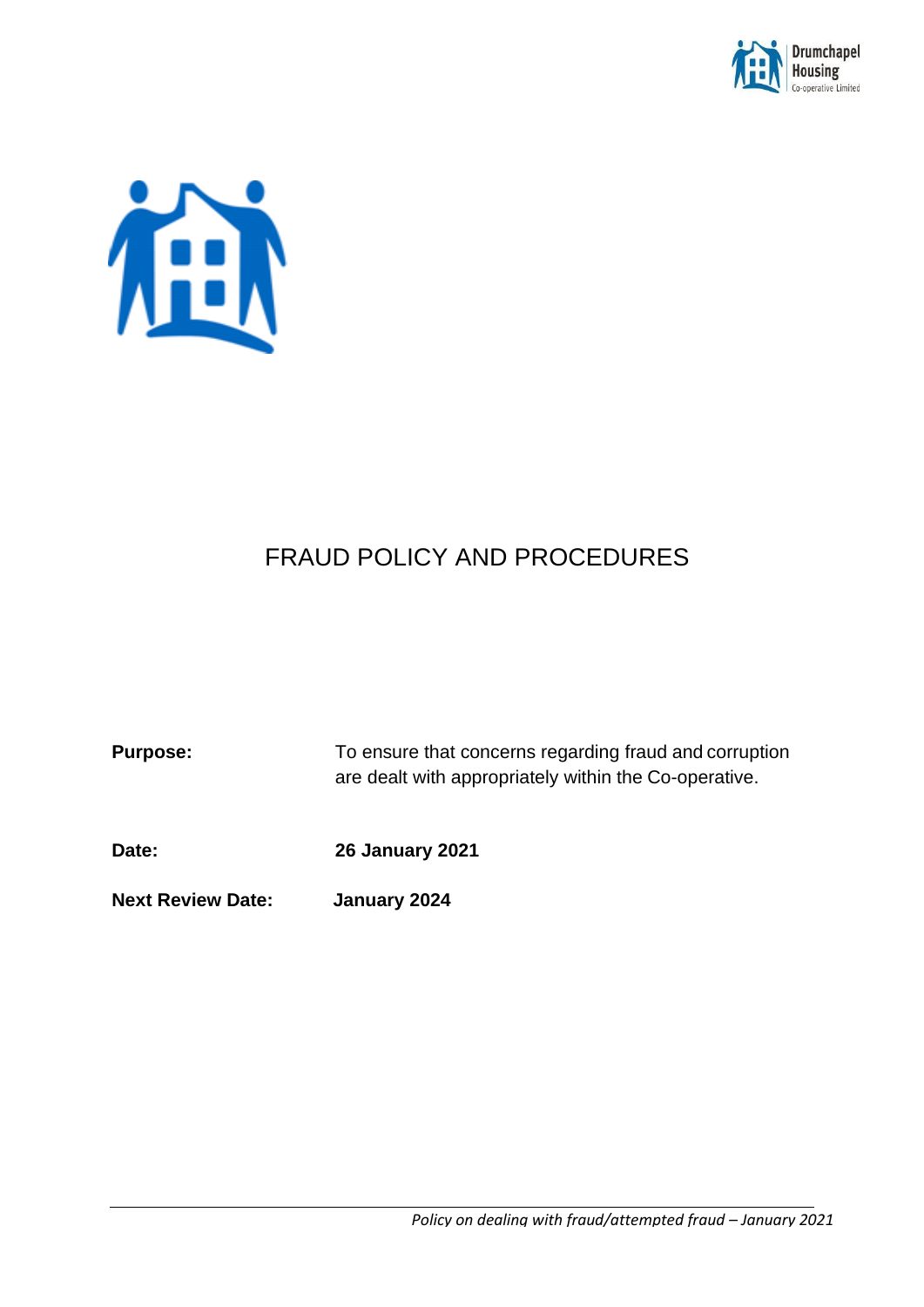

# **1. Introduction**

- 1.1 Drumchapel Housing Co-operative recognises the importance of protecting the organisation including its tenants, its operations, its employees, suppliers, and its assets against financial risks, operational breaches and unethical activities.
- 1.2 Losses due to fraud, theft or corrupt practices could have a direct effect on the level and quality of service provision. The Co-operative plays an important role in the local area and any instances of fraud or corruption could be damaging for its reputation. It is wrong to assume therefore that actual financial losses are the only negative outcome of frauds. The full cost is usually much greater than the amount stolen, as the costs associated with correction may be material. Staff morale and the level of confidence of tenants, partners, suppliers, lenders and the Scottish Housing Regulator may decline as a result of fraud.
- 1.3 Drumchapel Housing Co-operative has a responsibility to its tenants, staff, partners, suppliers and other stakeholders in general to take all reasonable steps to prevent the occurrence of fraud. This policy sets out in more detail procedures for:
	- fraud prevention and detection
	- the investigating and reporting of fraud
	- recording of fraud
	- responsibilities

Information is also provided on risk management, internal controls, management checks, staff training and the Bribery Act 2010.

1.4 This policy applies to all employees and to temporary workers, consultants, contractors, agents and subsidiaries acting on Drumchapel HC's behalf. Breaches of this policy are likely to constitute a serious disciplinary, contractual and/or criminal action for the individual(s) concerned.

# **2. Fraud definition and examples**

2.1 Fraud can be defined as any act (actual or alleged) or wilful dishonesty to gain an individual or collective advantage. It is taken to include theft, deception, bribery, forgery, extortion, corruption, conspiracy, embezzlement, misappropriation, concealment of material facts and collusion. For practical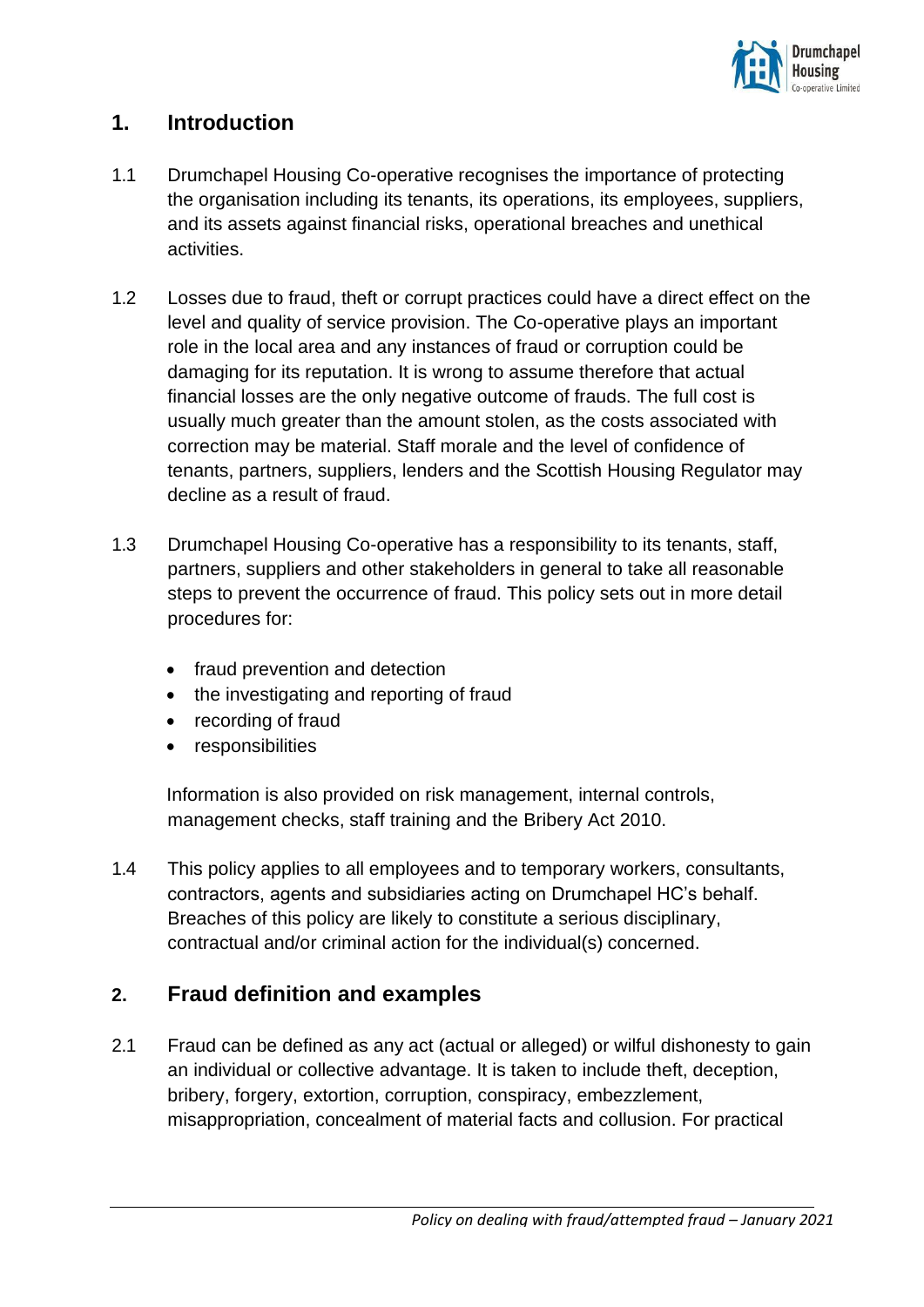

purposes, fraud may be defined as the use of deception with the intention of obtaining advantage, avoiding an obligation or causing loss to another party.

- 2.2 Staff should be aware that gifts, including hospitality offered by contractors/ suppliers or service providers, may place an employee in a vulnerable position. Even when offered and accepted in innocence, such gifts may be misconstrued by others. The offer, acceptance or refusal of gifts and hospitality should be in line with the Co-operative's entitlements, payments and benefits policy and associated guidance.
- 2.3 Some examples of fraud that could be perpetrated against the Co-operative are:
	- Theft of cash or other assets
	- False accounting and/or making fraudulent statements with a view to personal gain or gain for another
	- Bribery or corruption offering, giving, soliciting or accepting an inducement or reward that may influence the actions taken by the Cooperative's staff, for example in the procurement of goods or services
	- Claims for payment of works of maintenance that have not been completed, do not exist, are exaggerated or are excessive
	- Claims for payment of supplies that have not been provided
	- Falsification of expenses and invoices
	- Falsification of flexi sheets, annual leave cards, sick or special leave records
	- Knowingly providing false information on job applications and requests for funding
	- Alteration or falsification of records (computerised or manual)
	- Failure to account for monies collected
	- Tenancy fraud including false applications and illegal sub-letting
	- Acceptance of bribes for access to housing
	- Payroll fraud
	- Housing benefit fraud
	- Procurement fraud
	- Bank mandate fraud
	- Cyber fraud

The above list is not exhaustive.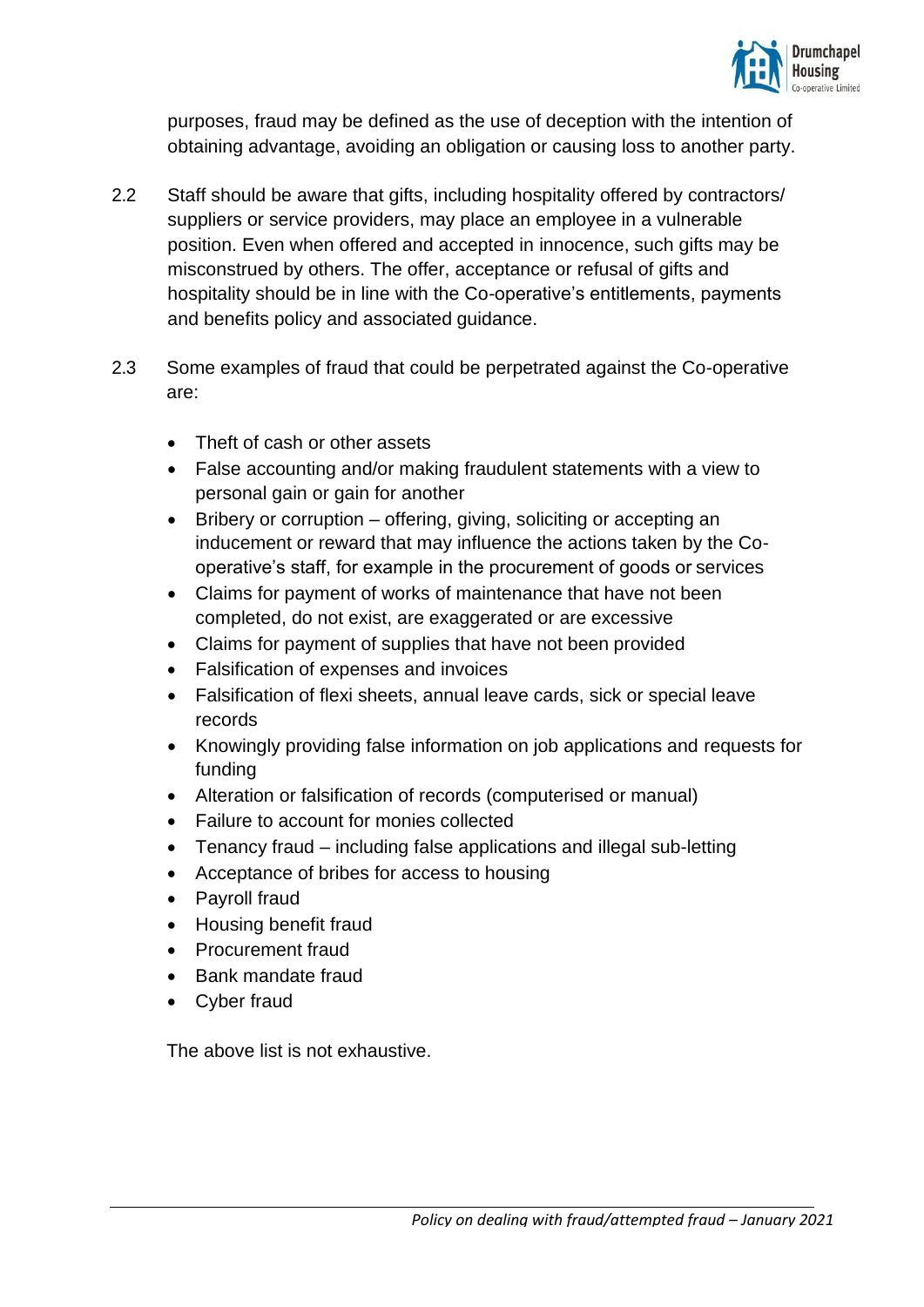

#### 2.4 Internal and external frauds

- 2.4.1 For the purposes of this policy statement, frauds can be internal, external or a combination of both. The policy defines these in sections 2.4.2 and 2.4.3 below.
- 2.4.2 Internal frauds are those committed by a staff member, a Board member or someone acting on the Co-operative's behalf and who has access to the Cooperative's office and/or systems. An example of an internal fraud would be a member of staff or Board taking an inducement to award a contract to a specific company or embezzling Co-operative funds. The procedure for dealing with an internal fraud is noted at Appendix 1.
- 2.4.3 External frauds are those committed by someone not connected to the Cooperative in the manner described in section 2.4.2. An example of an external fraud would be a mandate fraud or submitting a hoax invoice for payment for services that were not received and/or requested.
- 2.4.4 Cyber frauds are those committed online. An example of Cyber fraud would be an attachment in an email or a ransom attack when a request for money is made for exchange of the organisations data.

The risk of Cyber fraud to organisations are increasing all the time. It is a huge problem all organisations need to be aware of and mitigate against. The vast majority of fraud is carried out online. Cyber fraud can be quite complex and difficult to detect, often involving data breaches or identify fraud.

It is important that the Co-operative knows how to best protect the origination from harm online.

#### 2.5 The Bribery Act 2010

- 2.5.1 The Bribery Act 2010 codifies the law relating to bribery and corruption. Corruption is the misuse of office or power for private gain; bribery is a form of corruption and means that it falls within the scope of this policy. Under the Bribery Act 2010 it is illegal to:
	- Offer, promise to give or to pay a bribe
	- Request, agree to receive or accept a bribe
	- Bribe a foreign public official
	- Fail to have adequate procedures in place to prevent bribery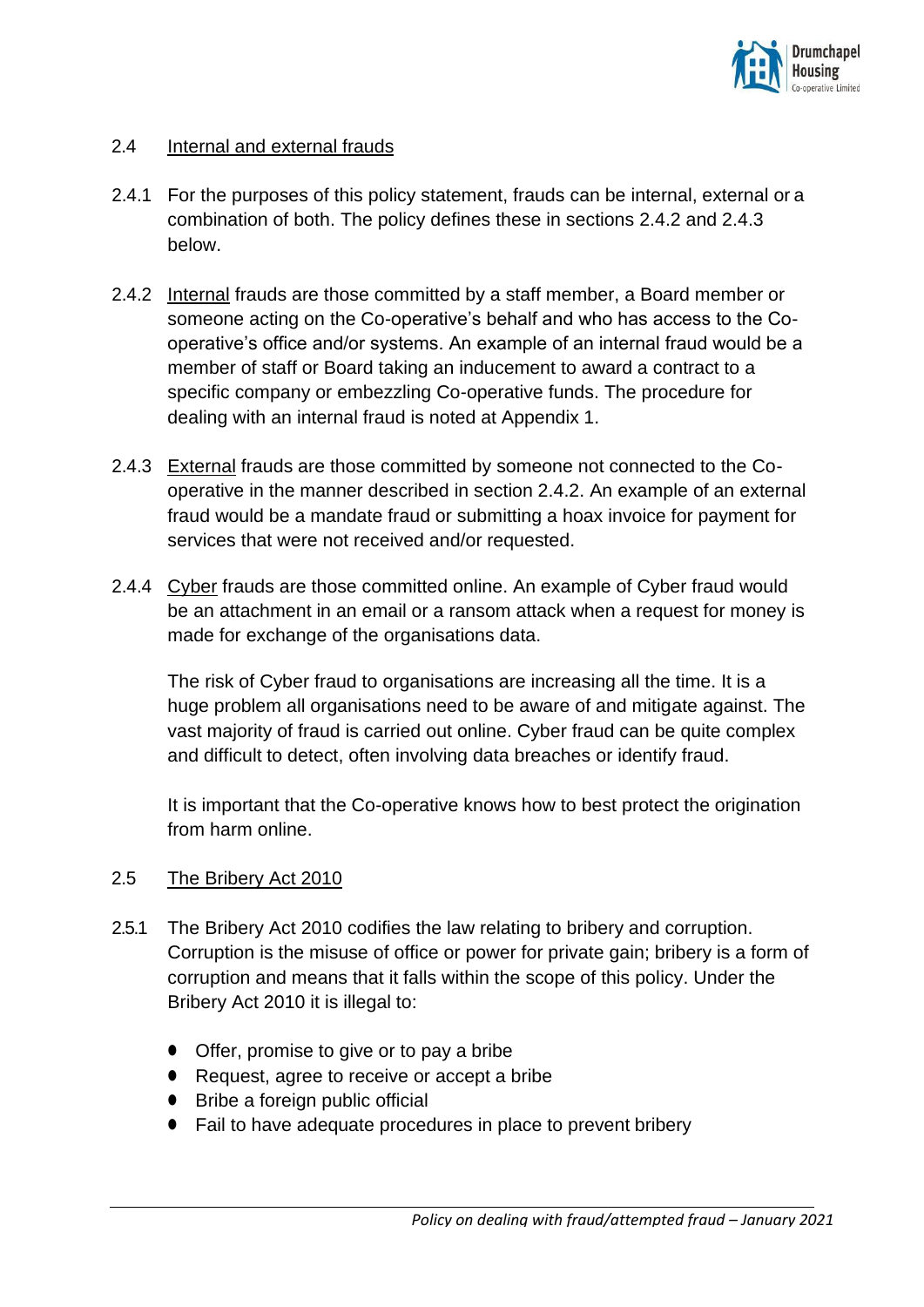

2.5.2 Staff and Board should be aware that any breach of the Bribery Act is likely to be dealt with as a breach of criminal law.

## **3. Fraud prevention**

- 3.1 Drumchapel Housing Co-operative has established a system of internal controls, policies and procedures, in an effort to deter, prevent and detect fraud and corruption.
- 3.2 All new employees (including temporary and contract) are asked to provide details of any current unspent criminal offences in the Co-operative's employment application form. The Co-operative will verify details provided in the application form including references and educational checks and will obtain a Basic Disclosure under the PVG scheme in Scotland (unless the nature of the post requires an Enhanced Disclosure, in which case this will be obtained).
- 3.3 All suppliers and contractors must be in good standing and subject to any screening by the Co-operative in line with the Co-operative's procurement policy.
- 3.4 All contractual agreements with the Co-operative will contain the provision prohibiting fraudulent or corruptive acts and will include information about reporting fraud and corruption.
- 3.5 All staff will receive fraud and corruption awareness training and an anti-fraud culture will be promoted throughout the organisation.
- 3.6 Our IT provider ensures the following five critical network controls are in place to mitigate against Cyber fraud:

**Boundary firewalls and internet gateways** – both are in place and operational.

**Secure configuration** - computers are configured to enable staff to perform their duties while benefiting from software firewalls, while restricting user accounts.

**Access control** – only IT support staff and senior members of staff have administration accounts, restricting user access to applications and networks.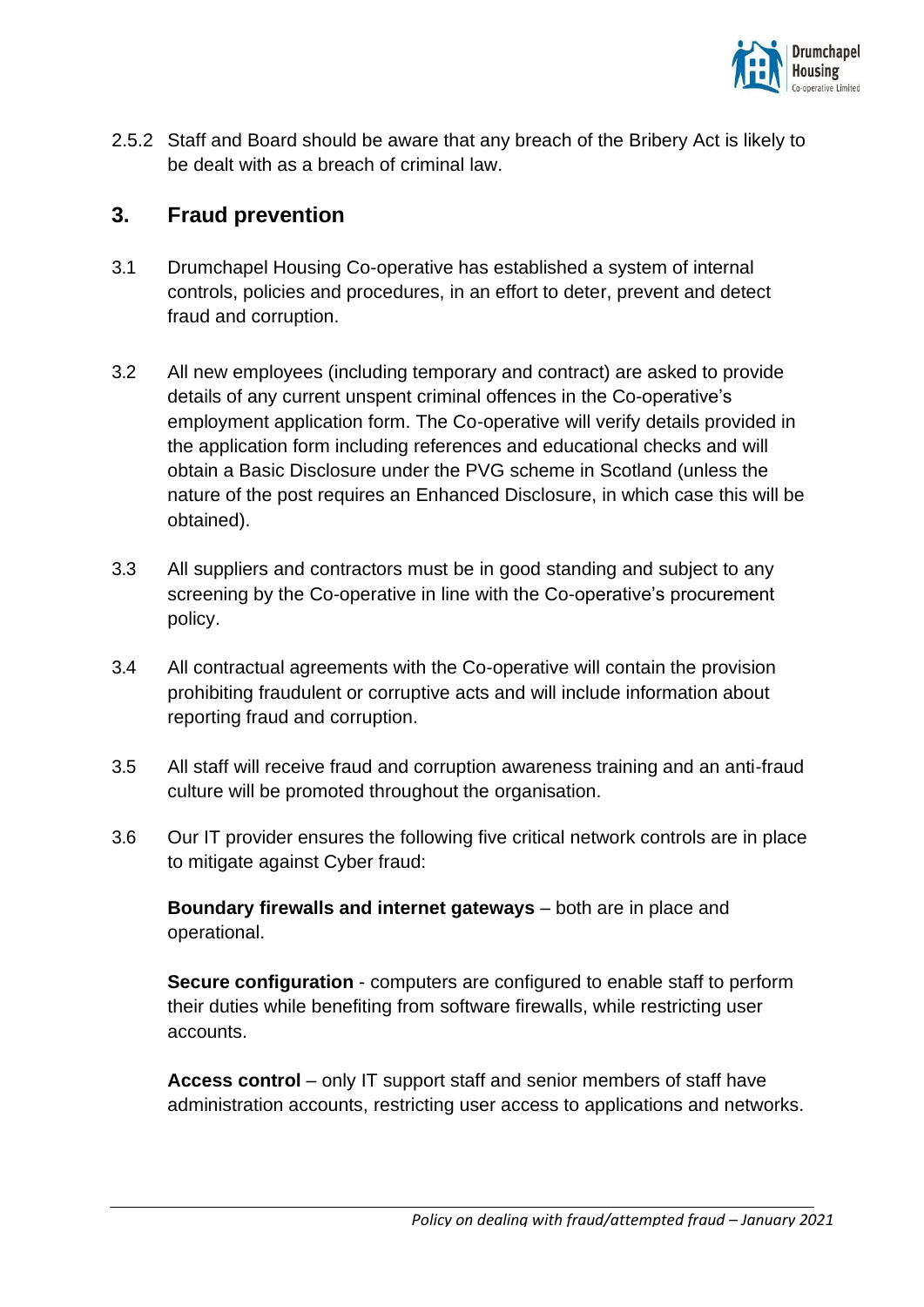

**Malware protection** - computers are protected by anti-malware via a managed Sophos solution.

**Patch management** - software updates e.g., windows are applied upon release by the manufacturer.

## **4. Fraud detection**

- 4.1 The primary responsibility for detecting fraud lies with the Board and, on an operational basis, senior staff. However, all staff have a responsibility to be aware of the potential for fraud and take the necessary steps to minimise the risk to the Co-operative. Senior staff should ensure that staff in their areas of operation are familiar with the common types of fraud.
- 4.2 The Co-operative is not advocating the creation of an overtly suspicious environment, but it expects staff to be alert to the potential for fraud in areas where they operate.
- 4.3 The Co-operative's auditors, through their evaluation of the control framework (internal auditors) and during the annual audit (external auditors), also have a role to play in preventing and detecting fraud, however this is not the main remit of audit.

## **5. Investigation and reporting fraud**

- 5.1 Staff will often be the first to notice the potential for fraud; this is also the case where an actual fraud, or attempted fraud, takes place. Staff suspicious of fraud should report their concerns to their line manager or the Director. This requirement to alert is not confined to suspicions about other members of staff, but includes any misgivings staff may have about contractors, suppliers etc.
- 5.2 Where it appears that the fraud may involve the Director, the Co-operative's Chairperson should be notified immediately. The Chairperson will then notify both the internal and external auditors who will guide them accordingly.
- 5.3 Staff should not be dissuaded from reporting actual or suspected fraud as all cases will be treated in the strictest confidence. The Co-operative is fully committed to supporting and protecting staff that raise legitimate concerns where possible. However, the Co-operative cannot guarantee anonymity and may have to provide, for example, witness statements to assist with any investigation.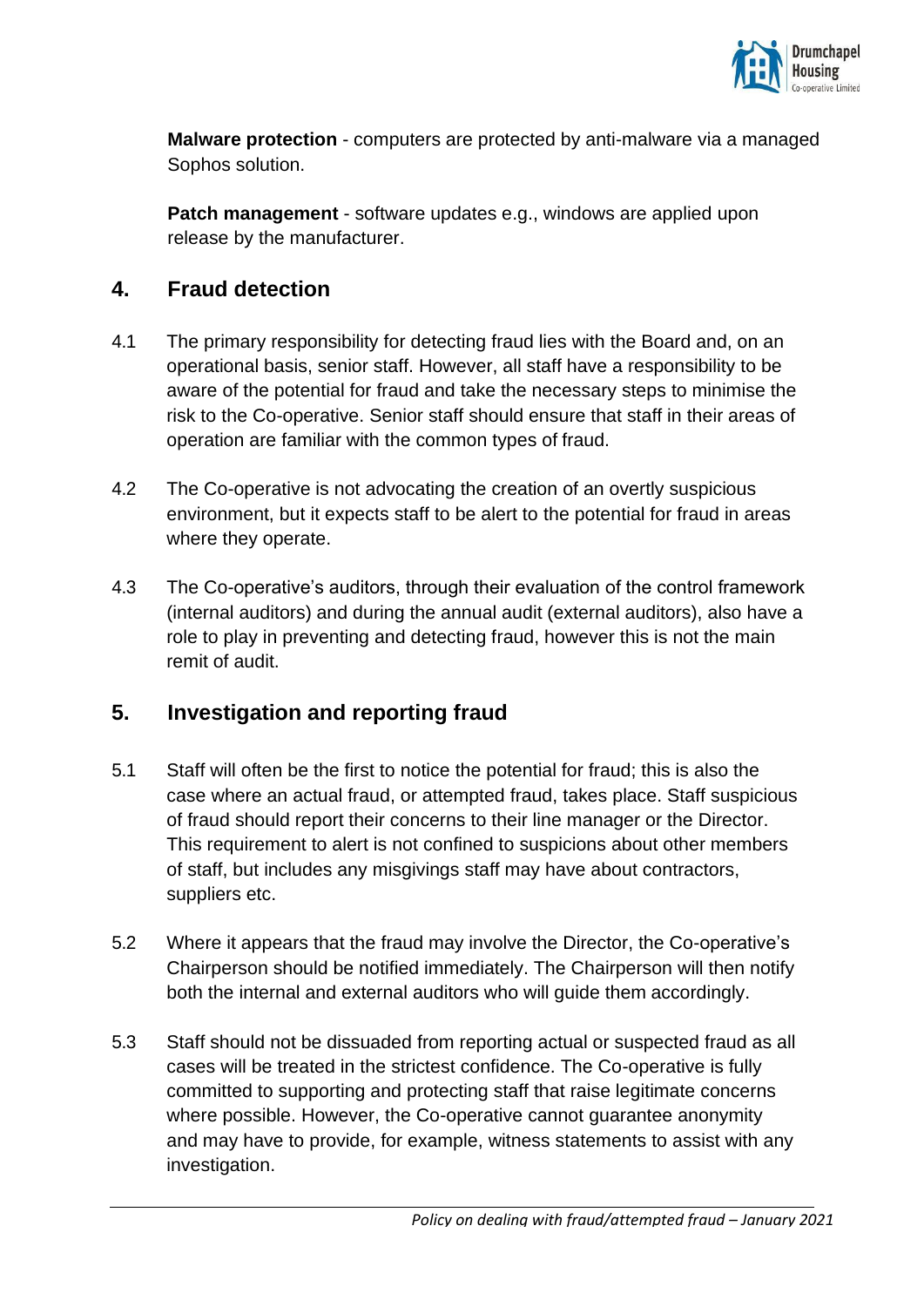

- 5.4 Provided the allegations have been made lawfully, without malice and in the public interest, the employment position of the person will not be disadvantaged for reasons of making this allegation. The Co-operative's whistleblowing policy contains further information on this.
- 5.5 Any action(s) aimed at preventing the reporting of fraud/attempted fraud, including any attempts at intimidation, will be treated seriously and the Cooperative will take appropriate advice which could, in some circumstances, lead to reporting the action(s) to the police.
- 5.6 Fraudulent or corrupt activity by a staff member is regarded as a breach of contract and, where there are grounds for suspicion, suspension is likely pending the outcome of enquiries. Where there are grounds to suspect that criminal fraud has occurred the Co-operative's policy in all such cases is to advise the police. The Co-operative will co-operate fully with the police.
- 5.7 The Co-operative may start its own investigation while any police investigation is ongoing; the Co-operative will liaise with its solicitors in this regard to ensure that it is not acting in a manner that could compromise any criminal investigation. If necessary, the Co-operative may have to delay invoking its own internal disciplinary procedures pending conclusion of any criminal proceedings.
- 5.8 Where dishonesty is detected, disciplinary procedures will be instigated, and this may lead to dismissal of the individual concerned. If required, the Co- operative's auditors or any other appointed independent investigator will be asked to carry out a fuller investigation and to provide independence in the investigation. In all cases the Co-operative will co-operate fully with those carrying out the investigation.

## **6. Fraud register**

- 6.1 The Director will be responsible for ensuring that all frauds, suspected or actual, are recorded in the fraud register. Entries in the register will be reported to the Board as they arise and the register will be reviewed by the Board and signed off by the Chairperson and Director.
- 6.2 The register will contain the following information:
	- Scope and circumstances arising; summary of what happened
	- ⚫ Action taken by the Co-operative
	- ⚫ Outcome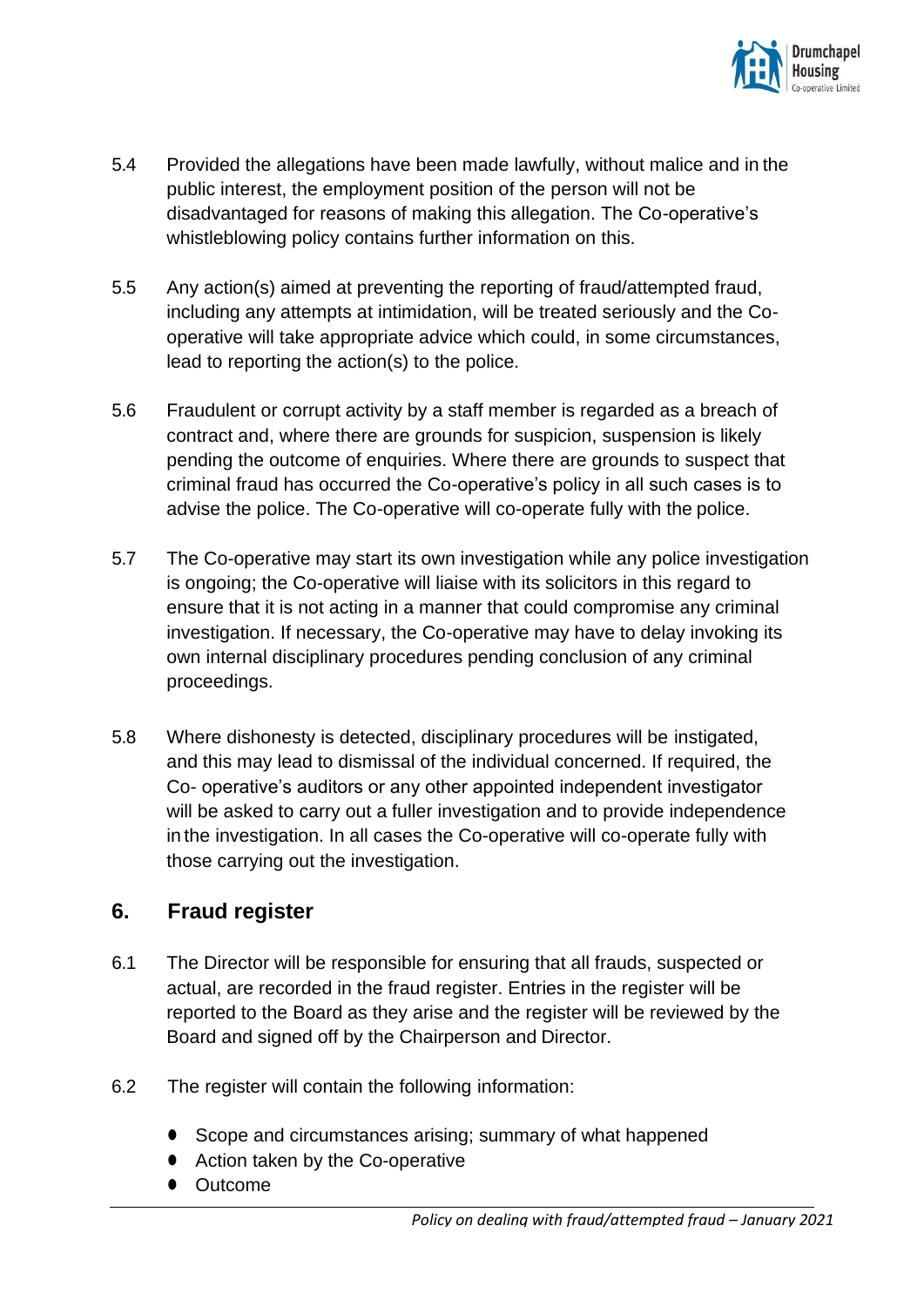

- Any control action required as a result of the fraud
- Estimate of loss/potential loss
- Extent of/potential for recovery of loss
- Date reported to the Scottish Housing Regulator (all suspected or actual fraudulent activity is to be reported)
- 6.3 Should any loss through fraud be sustained by the Co-operative, the Board will take all reasonable steps to recoup the loss if the loss is of a material amount. The loss may be recouped from the perpetrator of the fraud or through an insurance fidelity guarantee claim.

## **7. Responsibilities**

- 7.1 Board
- 7.1.1 The Board has overall responsibility for establishing adequate systems of internal control and for ensuring that these are regularly reviewed for effectiveness and compliance.
- 7.1.2 It is acknowledged that there can never be any absolute guarantees that internal checks and systems and procedures established will always prevent fraud, corruption or malpractice occurring. However, a good system of evaluating and testing internal controls (via, for example, internal audit) helps identify any systemic weaknesses and reduce the risk of fraud occurring. The Board Code of Conduct notes that it is the responsibility of all members to report details of alleged, detected, suspected or attempted fraud, corruption and/or malpractice committed by any person should they become aware of this.

#### 7.2 Audit, Risk and Staffing sub-Committee

- 7.2.1 The Audit, Risk and Staffing sub-Committee will discuss findings of internal audit reports and will monitor progress in relation to agreed recommendations. The staff team will be responsible for implementing the recommendations.
- 7.2.2 The external auditor's annual management letter will be considered by the sub-Committee as well as by the Board. The Board will agree the response to the management letter and the sub-Committee will monitor the implementation of any recommendations agreed.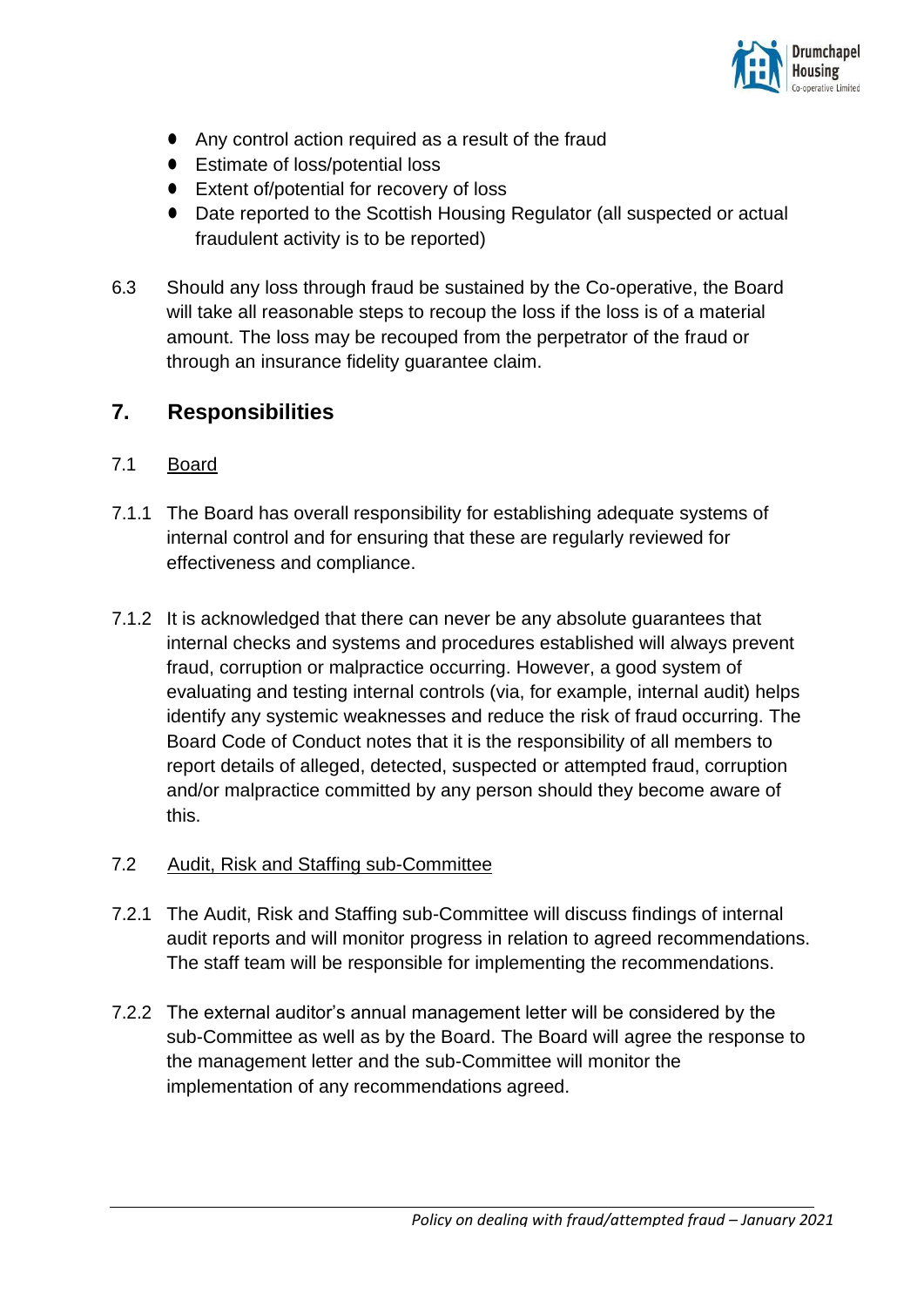

#### 7.3 Senior staff

7.3.1 Headed by the Director, the senior staff have a responsibility for preventing fraud.

The senior staff team comprises the Director, Depute Director, Technical Manager and finance agent. Senior staff will ensure that all staff act in a manner that promotes the following:

- Identification of risks to which systems and procedures are exposed
- Developing and maintaining effective internal controls to prevent fraud
- Establishing an environment that promotes compliance with internal controls
- ⚫ Promoting fraud awareness
- Fostering an anti- fraud culture
- Ensuring that if a fraud or attempted fraud occurs a vigorous and prompt investigation takes place without regard to position held or length of service
- ⚫ Take appropriate disciplinary and legal action in all cases where justified
- Reviewing systems and procedures to prevent similar frauds arising

#### **8. Risk management**

- 8.1 While senior staff are responsible for assessing and controlling the level of risk within their areas of authority, it is the responsibility of all staff to be aware of fraud and take the necessary steps to minimise the risk to the Cooperative. Managing the risk of fraud is the same in principle as managing any other business risk. It is best approached systematically both at corporate and operational levels. Managers should identify risk areas, assess the scale of risk, allocate responsibility for managing specific risks and implement and test controls to minimise the risks.
- 8.2 Senior staff also have a responsibility to familiarise themselves with common fraud techniques in areas for which they have control. This should include being alert to signs which indicate that fraud is taking place.

## **9. Internal controls**

9.1 Internal controls are the key element in preventing fraud. They should be documented, communicated to all staff and the importance of compliance regularly reminded to staff. It is the responsibility of each line manager to ensure that controls within their areas of responsibility have been documented and that they are communicated and operate effectively.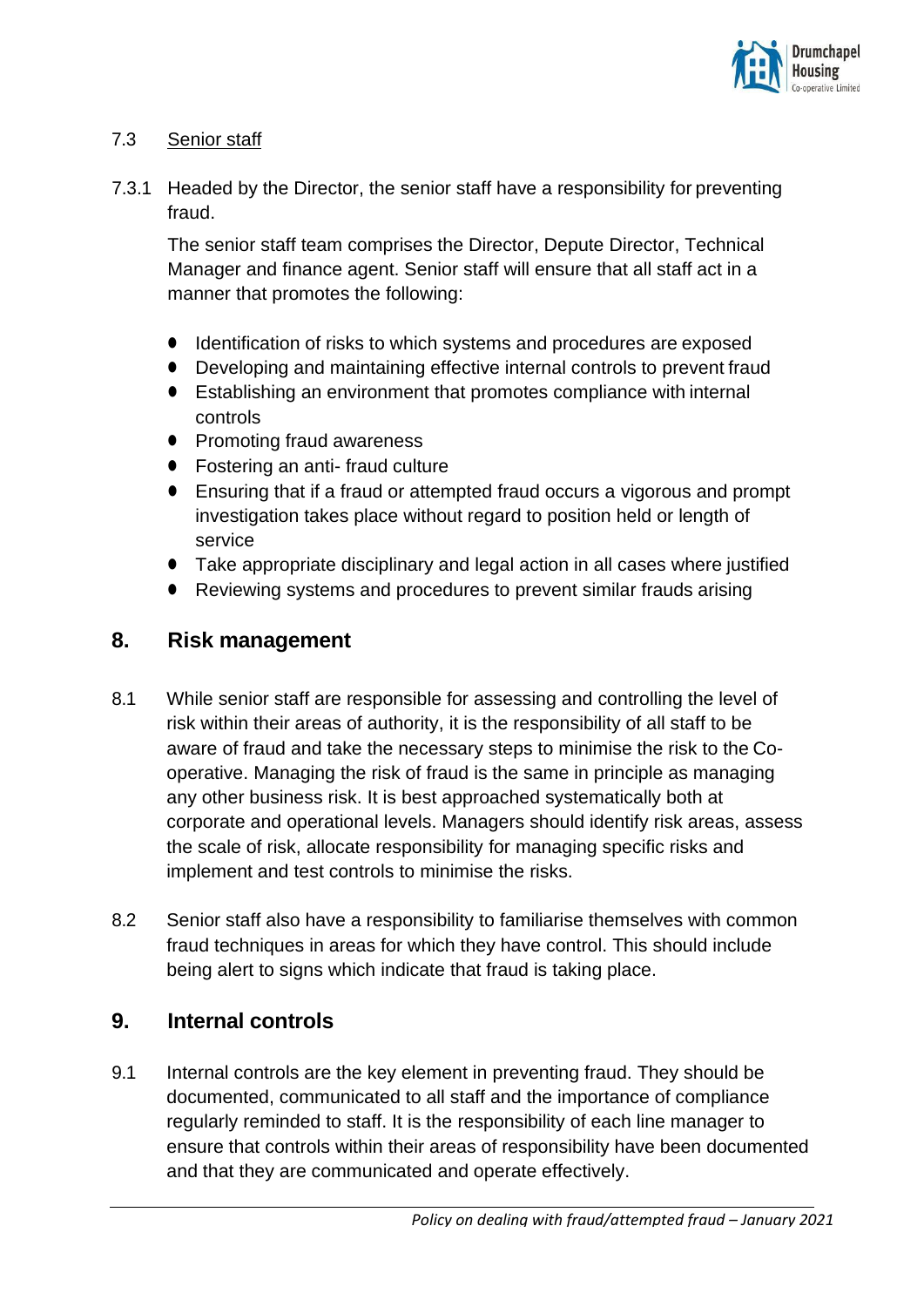

#### 9.2 Managers should:

- Assess the types of risk involved in the operations for which they are responsible
- Review and test the control systems for which they are responsible regularly
- Ensure that there is effective compliance with controls
- Satisfy themselves that their systems continue to operate effectively.
- 9.3 Senior staff should periodically monitor compliance with controls, for example by including them in the internal audit programme. It should be emphasised that the main remit of internal audit is to evaluate the effectiveness of the overall framework of internal control, with management being responsible for ensuring implementation and monitoring of the framework.

#### **10. Corporate governance**

- 10.1 The Scottish Housing Regulator monitors the Co-operative's adherence to corporate governance requirements through their publication of the annual Regulation Plans and also through more in depth and focused on-site inspections and, more so, desktop reviews of various statutory returns.
- 10.2 Development of best practice and recommendations arising from the publication of other inspection reports and *Governance Matters* publications will continue to be important in the development of an environment in which awareness of responsibility for fraud prevention and detection can flourish.

## **11. Staff training**

- 11.1 The whole staff team combines to ensure that the business is operates in an effective and appropriate manner on a day-to-day basis and, as such, are likely to be best placed to detect fraud/attempted fraud. It is therefore crucial that the policy on fraud prevention and investigation is fully communicated to all staff **and** that this is supplemented by periodic training.
- 11.2 Best practice recruitment policies, such as detailed application forms that include a statement on relevant unspent convictions, written and verbal communication with referees and past employers and verification of Disclosure Scotland checks, educational and professional qualifications will be strictly used to help ensure that the Co-operative avoids employing individuals with an increased likelihood of committing fraud.
- 11.3 Staff awareness of relevant policies and procedures is fundamental to the effective operation of systems. Best practice includes: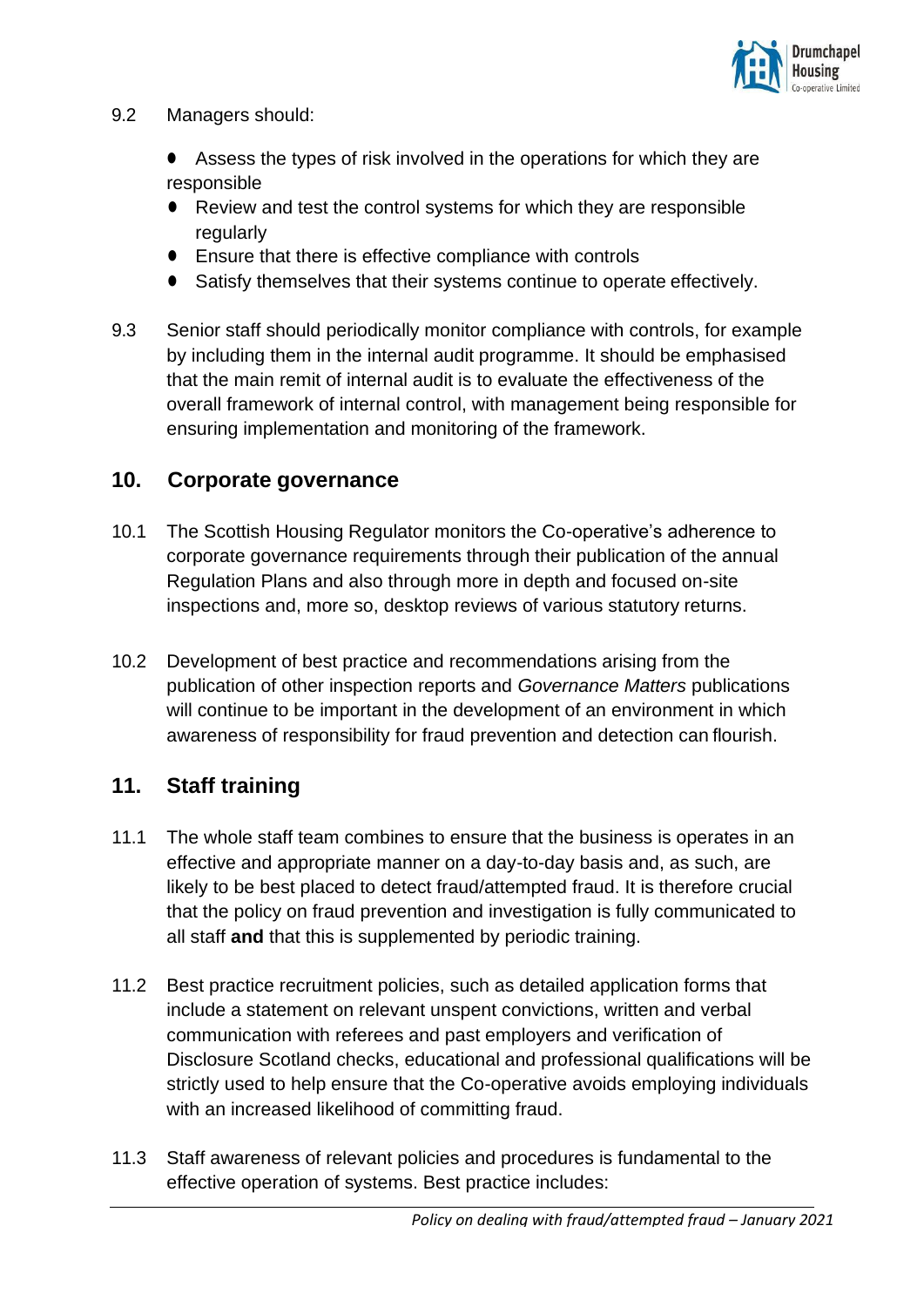

- Instruction and discussion on control and probity issues as part of staff induction
- Staff training on operational procedures
- Desktop instructions for specific tasks
- Ensuring that staff are aware of changes to control systems, policies and procedures

#### **12. Policy review**

12.1 This policy will be reviewed every three years, or earlier in line with legal, regulatory or best practice requirements. The next review will take place in or before April 2020.

#### **13. GDPR Privacy Statement**

13.1 The Co-operative will gather and use certain information about individuals in accordance with GDPR. Staff members have a responsibility to ensure compliance with the terms of the privacy policy and to collect, handle and store personal information in accordance with relevant legislation. The Fair Processing Notice (FPN) details how personal data is held and processed.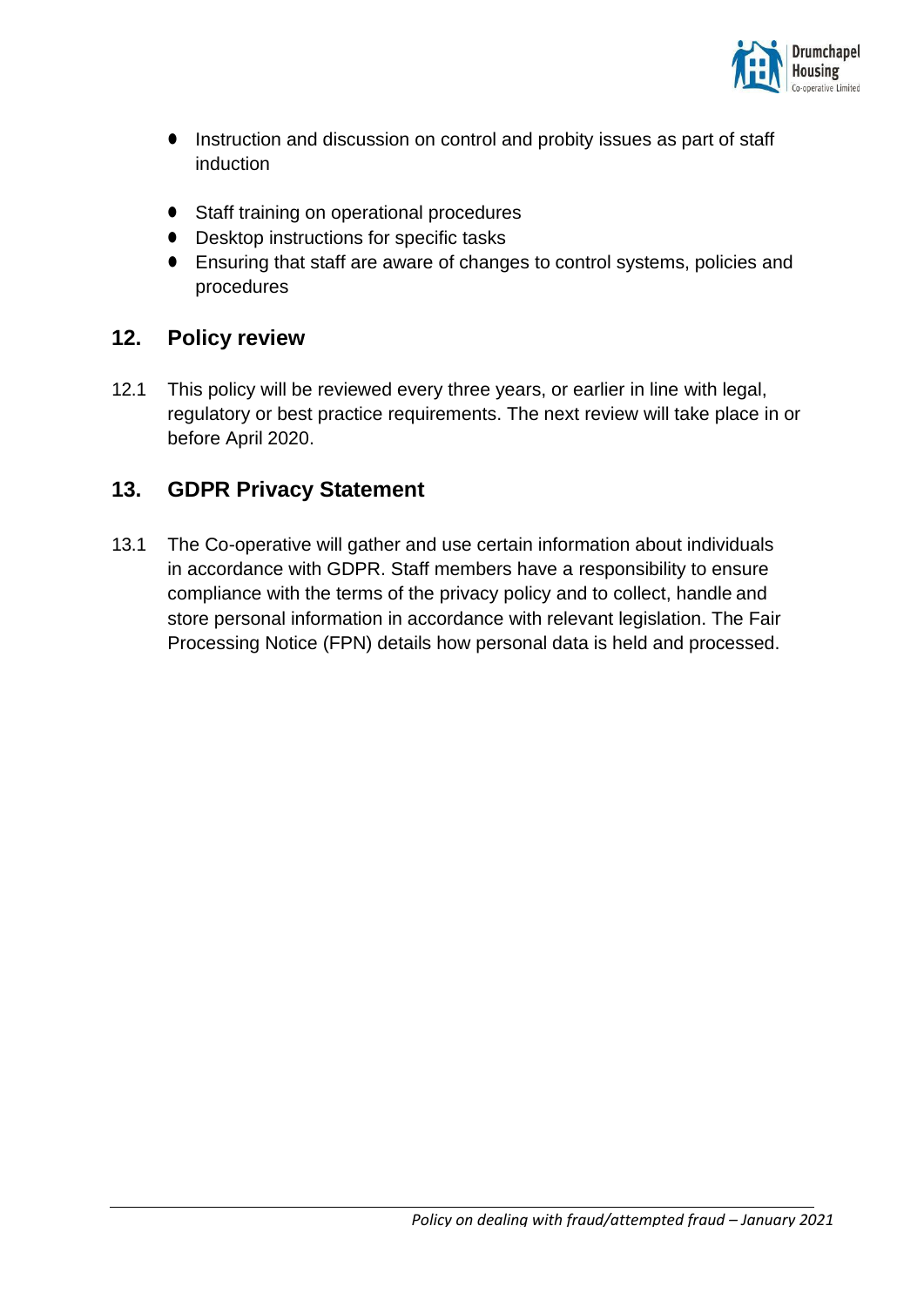

# **Fraud response plan – internal fraud**

#### **1. Introduction**

1.1 The purpose of this plan is to outline the steps to be followed in the event of a suspected fraud where it is thought that the perpetrator is internal – i.e., staff member, Board member or someone acting on the Co-operative's behalf such as a contractor or consultant. It provides a consistent framework for investigating and reporting fraud by defining authority levels, responsibilities for action and lines of reporting. This plan should be read in conjunction with Co-operative's fraud policy (to which it is appended) and the whistleblowing policy.

## **2. Initiating action**

- 2.1 Suspicion of fraud may be captured through a number of means. This includes internal audit work, external audit, whistleblowing, or any member of staff noticing or suspecting that something is "not quite right". In all cases the Director should be alerted to the matter without delay. In the Director's absence (or if the Director is the suspected perpetrator or is somehow implicated in the fraud/potential fraud), another member of senior staff should be informed so that s/he can inform the Chairperson.
- 2.2 The Director (or in his/her absence, another member of senior staff) will as soon as possible and normally within 24 hours, convene a meeting with the Depute Director, finance agent and Chairperson to decide on initial action to be taken (this will be known as the Fraud Response Group). This action will normally involve:
	- Engaging the internal auditor to act as Investigating Officer and undertake an investigation
	- ⚫ **I**nforming external auditors of the matter and agreeing arrangements for keeping the external auditors informed about progress/outcome
	- Considering how to secure records/assets and prevent further loss
	- Seeking legal advice from the Co-operative's solicitors, as required
	- Confirming responsibilities and arrangements for submitting relevant regulatory notifications
	- Confirming requirements and arrangements for notifying funders
	- Agreeing membership of the Fraud Response Group going forward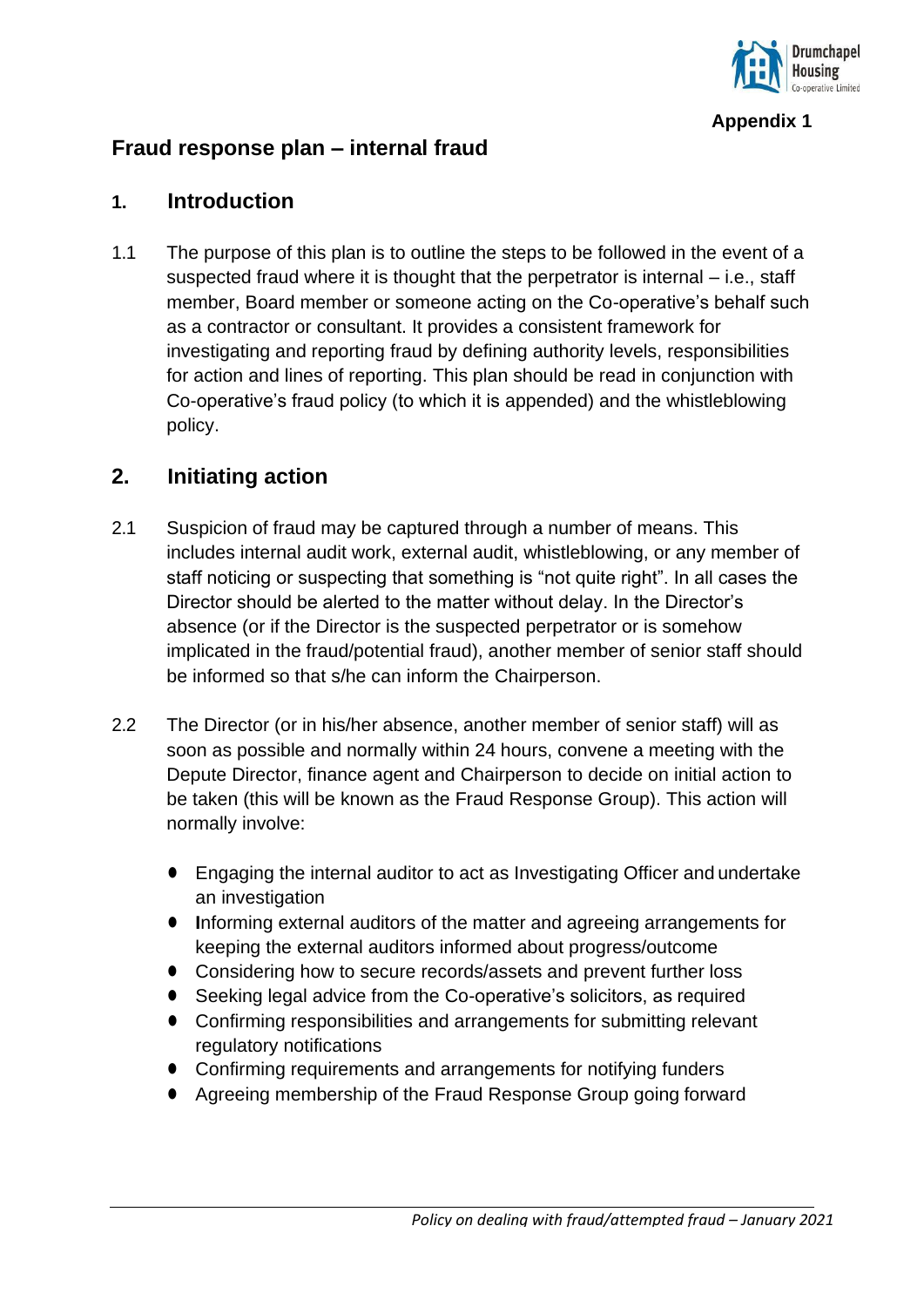

2.3 The Director should advise the Chairperson as soon as an investigation under this procedure has been initiated and/or a Fraud Response Group has been established if the Chairperson is not available to attend the initial meeting.

# **3. Preliminary investigations**

- 3.1 The Investigating Officer must conduct an initial information gathering exercise to enable the circumstances to be investigated rigorously, confidentially and without undue delay. They should thereafter report their initial findings to the Fraud Response Group, any interim conclusions and provide an action plan to guide the full investigation if this is the recommended course of action.
- 3.2 The Fraud Response Group will consider the Investigating Officer's report, but the information will not be disclosed or discussed with anyone else who does not have a legitimate need to know. In cases where an individual is suspected of fraud, which a subsequent investigation does not substantiate, every effort must be made to minimise potential damage to the individual's reputation.

# **4. Involving the police**

- 4.1 Where preliminary investigations establish that there are reasonable grounds to suspect that fraud has taken place, it is the Co-operative's policy to pass details directly to the police, normally without undue delay and prior to any further internal investigation. The Director will notify the Chairperson of this action.
- 4.2 The police will lead any further investigations from this stage. All employees are required to co-operate fully with police enquiries in this regard. The Director will establish and maintain appropriate lines of communication with the police.

## **5. Subsequent investigations**

5.1 Where preliminary investigations provide reasonable grounds for suspecting a member or members of staff of fraud, the Fraud Response Group will decide whether there is a requirement to suspend the suspect(s). It will do so, with reference to the Co-operative's disciplinary procedure.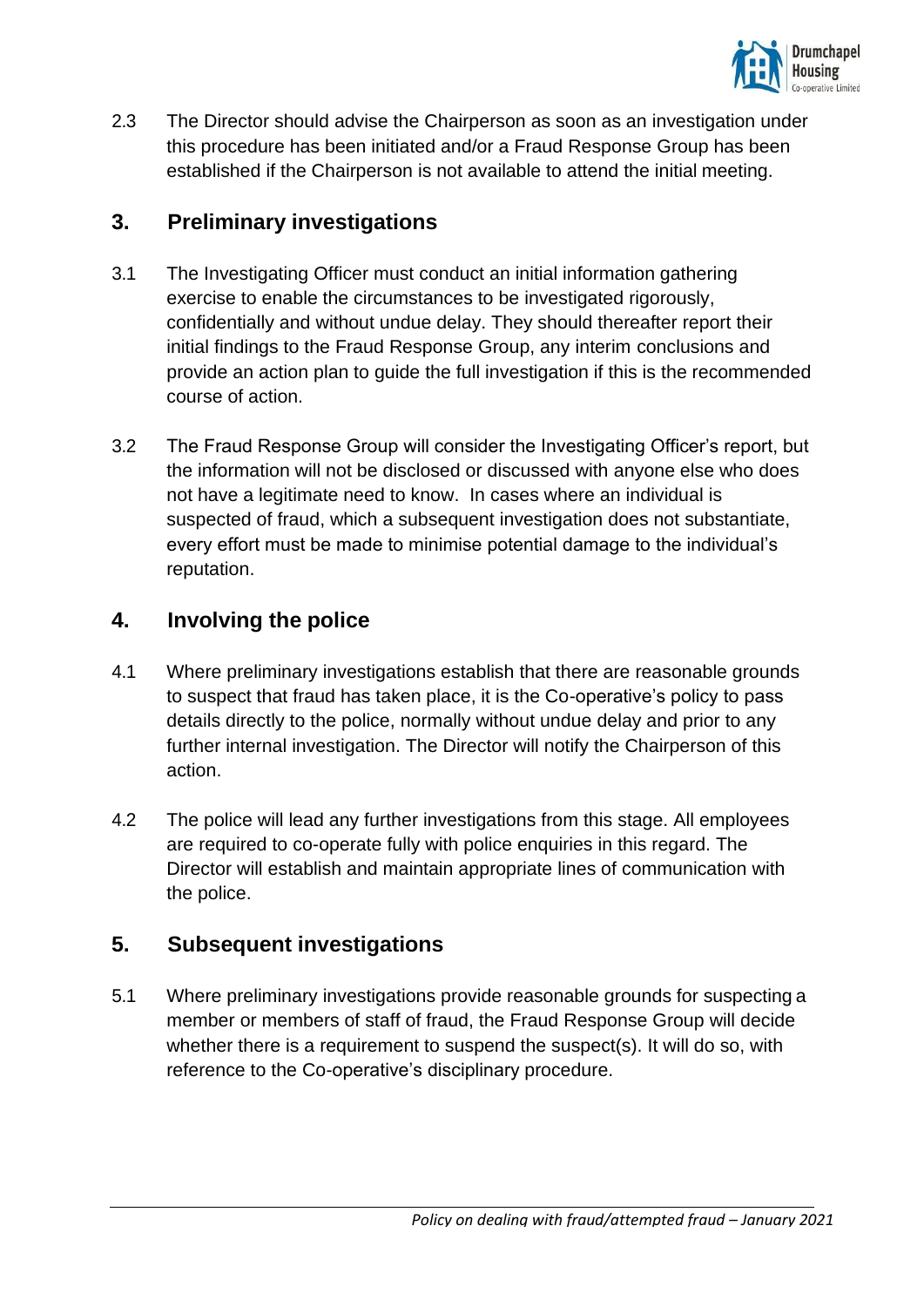

- 5.2 In these circumstances, the person(s) concerned should be allowed to collect personal property but should not be able to remove any property belonging to the Co-operative. Any keys to premises should be retained by the Cooperative and placed in the safe; the alarm code should be changed.
- 5.3 The ICT support agent should be asked to withdraw, without delay, access permissions to the Co-operative's computer systems and any social media/website passwords should be changed. The person(s) involved should be requested to hand over all ICT and communications equipment provided to them by the Co-operative, including laptops, mobile telephones and other devices.
- 5.4 If no suspension takes place following preliminary investigations, the Fraud Response Group should review this at subsequent stages of the ensuing investigation.
- 5.5 The Investigating Officer will consider whether it is necessary to investigate systems other than that which has given rise to suspicion, through which the employee may have had opportunities to misappropriate Co-operative assets and report their opinion in this regard to the Fraud Response Group; the Group will then determine whether there is a need to collect additional information in order to provide an appropriate level of evidence.
- 5.6 Depending on the nature of the suspected fraud, the investigation may require technical expertise that the Investigating Officer does not possess. In these circumstances, the Fraud Response Group has responsibility for the appointment of external specialists to lead or contribute to the investigation.
- 5.7 Any requests for information from the press or other external agency concerning any fraud investigation must be referred to the Director; the Director may wish to engage the services of a public relations expert in order to decide the best way to respond to any press requests in order to avoid damage to the Co-operative's reputation. Under no circumstances should the Investigating Officer or any other employee provide statements or information to the press or external agencies.

## **6. Recovery of losses**

6.1 The Investigating Officer will ensure that the amount of any loss is quantified wherever possible. Repayment of losses will be sought in all cases. Where the loss is substantial, legal advice should be obtained without delay about the need to freeze the suspect's assets through the court, pending conclusion of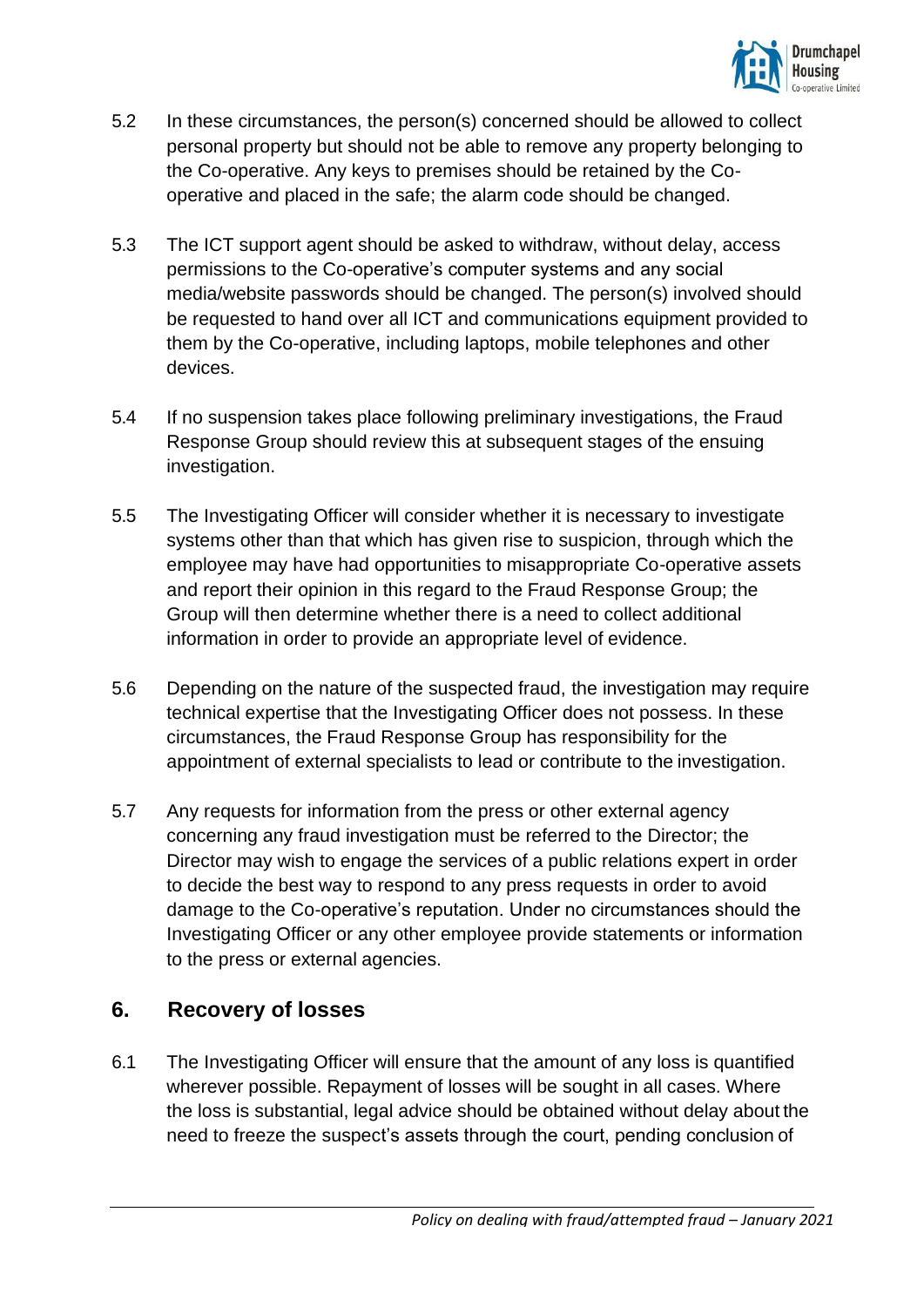

the investigation. Legal advice should also be obtained about prospects for recovering losses through the civil court, where the perpetrator refuses repayment. The Co-operative will normally expect to recover costs in addition to losses.

6.2 The Investigating Officer, in discussion with the Director and/or Depute Director and finance agent should also decide whether any of the losses warrant a claim under any current insurance policy. Action to recover losses via insurance will normally only be taken as a last resort.

# **7. Investigation report**

- 7.1 On completion of a fraud investigation, the Investigating Officer will submit a written report to the Fraud Response Group. If a fraud has been established, the report will contain:
	- A description of the incident, the people involved, and the means of perpetrating the fraud
	- The measures taken to prevent a recurrence
	- Quantification of losses
	- Statement on any reputational or other non-financial damage
	- Progress with recovery action (if appropriate)
	- Progress with disciplinary action (if applicable)
	- Progress with criminal action (if applicable)
	- Actions taken to prevent and detect similar incidents.
- 7.2 The report will normally be submitted to the next meeting of the Board. Where the fraud is significant, in terms of losses incurred, or particularly novel, unusual or complex, a special meeting of the Board may be convened.
- 7.3 If no fraud/attempted fraud has been established, the report will include an opinion on whether the initial allegations were vexatious or malicious. If the Investigation Officer concludes that they may have been vexatious or malicious, the Fraud Response Group will consider the appropriate action to take against those responsible. This may involve invoking the Co-operative's disciplinary procedures and could result in dismissal. Legal advice will be followed at all stages in such circumstances.